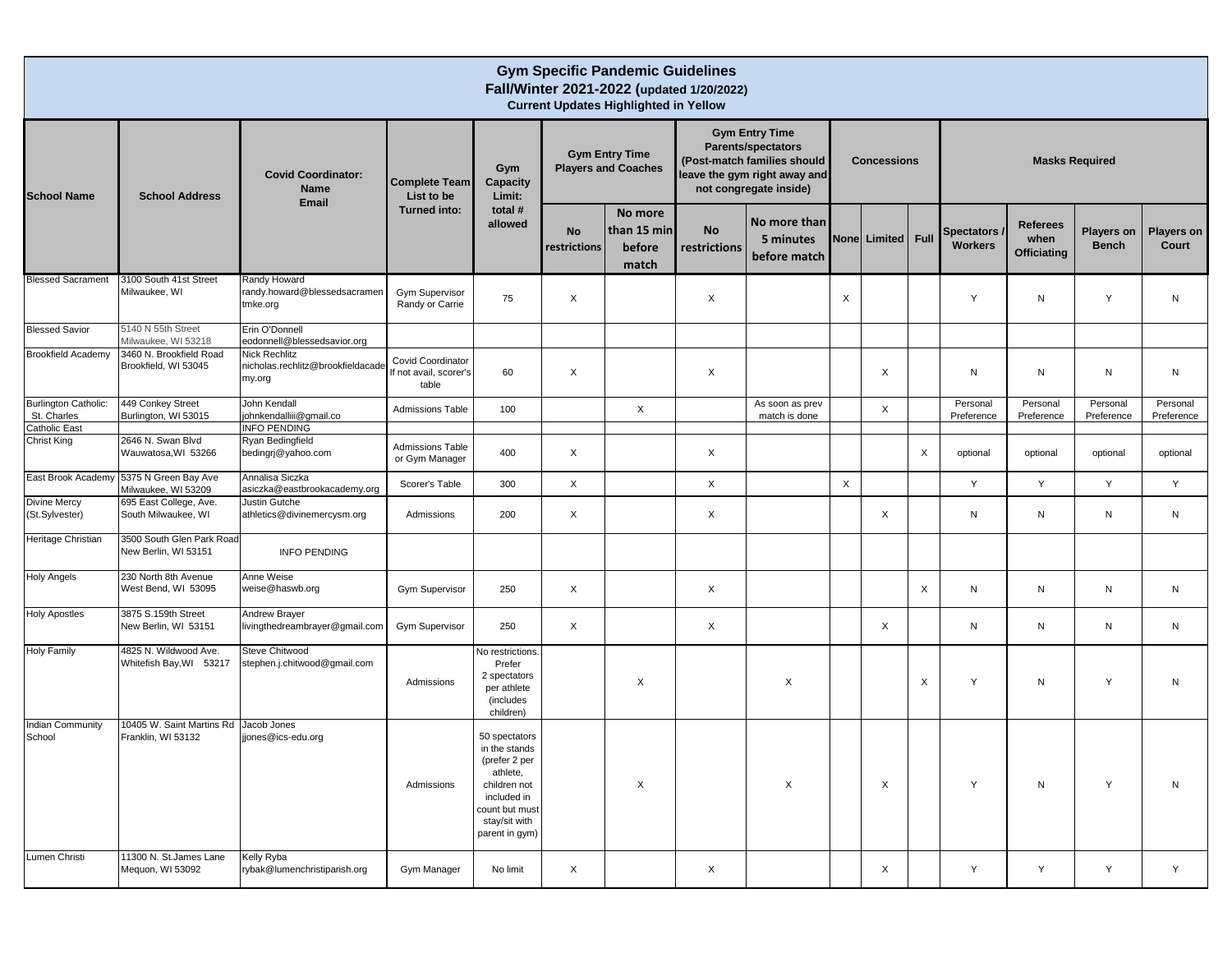| <b>School Name</b>                               | <b>School Address</b>                                                                            | <b>Covid Coordinator:</b><br>Name                                                           | <b>Complete Team</b><br>List to be                                                                                | <b>Gym Entry Time</b><br><b>Parents/spectators</b><br><b>Gym Entry Time</b><br>(Post-match families should<br><b>Concessions</b><br><b>Players and Coaches</b><br>Gym<br>leave the gym right away and<br>Capacity<br>not congregate inside)<br>Limit: |                           |                                           |                           |                                           |                           |                   |                           | <b>Masks Required</b>                 |                                               |                                   |                           |  |  |
|--------------------------------------------------|--------------------------------------------------------------------------------------------------|---------------------------------------------------------------------------------------------|-------------------------------------------------------------------------------------------------------------------|-------------------------------------------------------------------------------------------------------------------------------------------------------------------------------------------------------------------------------------------------------|---------------------------|-------------------------------------------|---------------------------|-------------------------------------------|---------------------------|-------------------|---------------------------|---------------------------------------|-----------------------------------------------|-----------------------------------|---------------------------|--|--|
|                                                  |                                                                                                  | Email                                                                                       | Turned into:                                                                                                      | total #<br>allowed                                                                                                                                                                                                                                    | No<br>restrictions        | No more<br>than 15 min<br>before<br>match | <b>No</b><br>restrictions | No more than<br>5 minutes<br>before match |                           | None Limited Full |                           | <b>Spectators</b> /<br><b>Workers</b> | <b>Referees</b><br>when<br><b>Officiating</b> | <b>Players on</b><br><b>Bench</b> | Players on<br>Court       |  |  |
| Messmer St. Mary                                 | School: 3027 N. Fratney<br>Milwaukee, WI 53212<br>Gym: 742 W. Capitol Dr.<br>Milwaukee, WI 53206 | Mik eBartels<br>mbartels@messmerschools.org<br>Daryl Collins<br>dcollins@messmerschools.org | Curtis Borri<br>If not available.<br>scorer's table                                                               | 200                                                                                                                                                                                                                                                   | $\times$                  |                                           | X                         |                                           | $\times$                  |                   |                           | Y                                     | N                                             | Y                                 | ${\sf N}$                 |  |  |
| Messmer High<br>School                           | 742 West Capital Drive<br>Milwaukee, WI 53206                                                    | Margie Kaczmarek<br>margiekacz@aol.com                                                      | Curtis Borri for St.<br>Mary games<br>George Johnson<br>for St. Rose games<br>If not available,<br>scorer's table | 200                                                                                                                                                                                                                                                   | $\times$                  |                                           |                           | Nor more than 30<br>min before match      | $\boldsymbol{\mathsf{X}}$ |                   |                           | Y                                     | $\mathsf{N}$                                  | Y                                 | ${\sf N}$                 |  |  |
| Milwaukee<br>Montessori School                   | 345 N.95th Street<br>Milwaukee, WI 53226                                                         | Julie Christensen<br>jchristensen@milwaukee-<br>montessori.org                              | <b>Gym Supervisor</b>                                                                                             | 150                                                                                                                                                                                                                                                   | X                         |                                           | X                         |                                           |                           | Χ                 |                           | Y                                     | Y                                             | Y                                 | Y                         |  |  |
| Mother of Good<br>Council                        | 3001 N 68th St.<br>Milwaukee, WI 53210                                                           | Nicole Anderson<br>nikranderson.na@gmail.com                                                | Gym Supervisor                                                                                                    | 100                                                                                                                                                                                                                                                   | X                         |                                           |                           | No more than 10<br>minutes before<br>game |                           | X                 |                           | Y                                     | Y                                             | Y                                 | Y                         |  |  |
| Nativity Jesuit<br>Milwaukee                     | 1515 South 29th Street<br>Milwaukee, WI 53215                                                    | Joe Nowak<br>nowakj@nativityjesuit.org                                                      | Luz at Scorer's<br>table                                                                                          | No limit                                                                                                                                                                                                                                              |                           | X                                         |                           | $\times$                                  |                           | X                 |                           | Y                                     | N                                             | Y                                 | Y                         |  |  |
| St. Agnes                                        | 12801 W. Fairmount Ave.<br>Butler, WI 53007                                                      | Michele Matthews<br>matthewsm@stagnesparish.org                                             | Scorer's Table                                                                                                    | 225                                                                                                                                                                                                                                                   |                           | X                                         |                           | X                                         |                           | X                 |                           | N                                     | N                                             | N                                 | $\mathsf{N}$              |  |  |
| St. Alphonsus                                    | 6060 West Loomis Road<br>Greendale, WI 53129                                                     | Park Jones<br>pjvball@yahoo.com                                                             | Admissions                                                                                                        | 100                                                                                                                                                                                                                                                   |                           | X                                         |                           | X                                         |                           |                   | X                         | Y                                     | N                                             | Y                                 | $\mathsf{N}$              |  |  |
| St. Anthony on the<br>Lake                       | W280 N2101 Hwy SS<br>Pewaukee, WI 53072                                                          | <b>Fred Miller</b><br>atalantav171@wi.rr.com                                                | <b>Athletic Committee</b><br>Member on site                                                                       | No capacity<br>limit                                                                                                                                                                                                                                  | $\boldsymbol{\mathsf{X}}$ |                                           | X                         |                                           |                           | X                 |                           | N                                     | N                                             | N                                 | $\mathsf{N}$              |  |  |
| St. Augustine Prep                               | 2607 S 5th Street<br>Milwaukee, WI 53207                                                         | Paul Hilderbrand<br>philderbrand@augprep.org                                                | Admissions                                                                                                        | 250                                                                                                                                                                                                                                                   | X                         |                                           | X                         |                                           |                           | X                 |                           | Y                                     | N                                             | Y                                 | Y                         |  |  |
| St. Boniface                                     | W204 N11924 Goldendale<br>Rd. Germantown, WI 53022                                               | <b>Bob Banner</b><br>athletics@stbonifacewi.org                                             | Scorer's Table                                                                                                    | 250                                                                                                                                                                                                                                                   | X                         |                                           | X                         |                                           |                           |                   | $\boldsymbol{\mathsf{X}}$ | Unvaccinated<br>Y<br>Vaccinated N     | Unvaccinated<br>Y<br>Vaccinated N             | Unvaccinated<br>Y<br>Vaccinated N | ${\sf N}$                 |  |  |
| St. Bruno                                        | 246 West Ottawa Drive<br>Dousman, WI 53118                                                       | Janis Carpenter                                                                             | Scorer's Table                                                                                                    | 50<br>25 max per<br>team (count<br>includes<br>children)                                                                                                                                                                                              |                           | $\boldsymbol{\mathsf{x}}$                 |                           | X                                         |                           | x                 |                           | Optional                              | Optional                                      | Optional                          | Optional                  |  |  |
| St. Charles Borromeo 3100 W Parnell<br>Milwaukee | Milwaukee, WI 53221                                                                              | Lisa Soik<br>lsoik75@gmail.com                                                              | Admissions                                                                                                        | 250                                                                                                                                                                                                                                                   |                           | $\pmb{\mathsf{x}}$                        |                           | X                                         |                           |                   | $\pmb{\mathsf{x}}$        | Y                                     | Y                                             | Y                                 | ${\sf N}$                 |  |  |
| St. Charles Hartland                             | 313 Circle Drive<br>Hartland, WI 53029                                                           | Jess Malec/Anne Wick<br>STC.Covid.athletics@qmail.com                                       | <b>Gym Supervisor</b>                                                                                             | 300                                                                                                                                                                                                                                                   | X                         |                                           | X                         |                                           |                           |                   | X                         | Optional                              | Optional                                      | Optional                          | Optional                  |  |  |
| St. Dominic                                      | 18105 W. Capital Drive<br>Brookfield, WI 53045                                                   | Rebecca Murray<br>rlang2302@yahoo.com                                                       | Team List Folder at<br>Scorer's Table                                                                             | 225                                                                                                                                                                                                                                                   |                           | X                                         |                           | $\boldsymbol{\mathsf{X}}$                 |                           | X                 |                           | Highly<br>Recommende<br>d             | Highly                                        | Highly<br>Recommended Recommended | Highly<br>Recommende<br>d |  |  |
| St. Eugene                                       | 7600 N Port Washington<br>Road Fox Point, WI 53217 jsdrifka@hotmail.com                          | Jason Drifka                                                                                | Gym Supervisor or<br>Covid Coordiinator                                                                           | 75                                                                                                                                                                                                                                                    | X                         |                                           |                           | $\boldsymbol{\mathsf{X}}$                 |                           |                   | X                         | Y                                     | Y                                             | Y                                 | Y                         |  |  |
| St. Francis Borgia                               | 1425 Covered Bridge Road<br>Cedarburg, WI 53012                                                  | Erika LaPean<br>erika.lapean@gmail.com                                                      | Scorer's Table                                                                                                    | 200                                                                                                                                                                                                                                                   | X                         |                                           | X                         |                                           |                           |                   | X                         | N                                     | N                                             | N                                 | N                         |  |  |
| St. Francis Cabrini                              | 529 Hawthorne Drive<br>West Bend, WI 53095                                                       | Cheyanne Broeckel<br>cbroeckel@wbparishes.org                                               | Cheyanne Broeckel<br>If not available -<br>gym supervisor                                                         | 500                                                                                                                                                                                                                                                   | X                         |                                           | X                         |                                           | X                         |                   |                           | N                                     | N                                             | N                                 | N                         |  |  |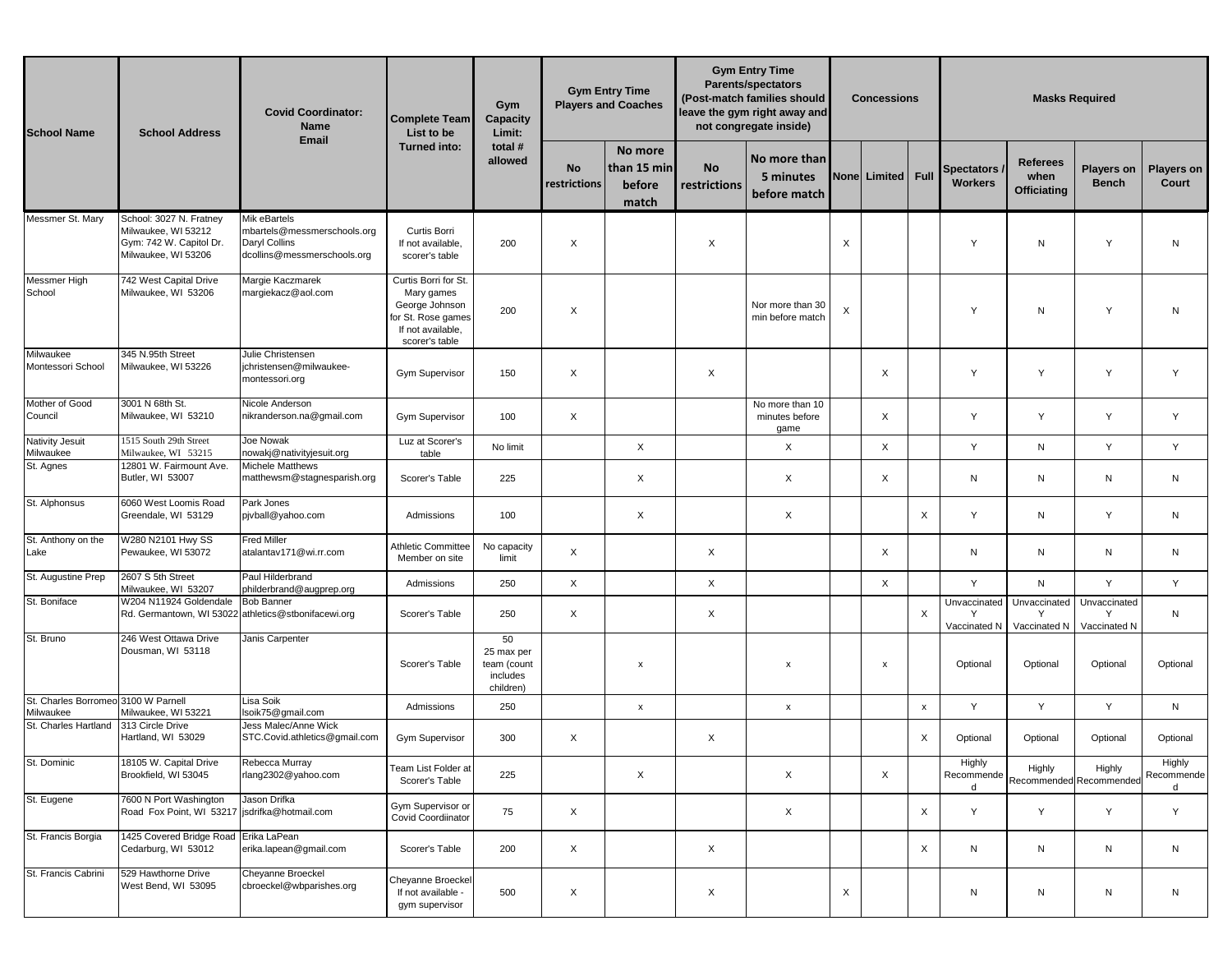| <b>School Name</b>                                     | <b>School Address</b>                                       | <b>Covid Coordinator:</b><br><b>Name</b>                     | <b>Gym Entry Time</b><br><b>Parents/spectators</b><br><b>Gym Entry Time</b><br>(Post-match families should<br><b>Players and Coaches</b><br>Gym<br>leave the gym right away and<br><b>Complete Team</b><br>Capacity<br>not congregate inside)<br>List to be<br>Limit:<br><b>Email</b> |                                                        |                           |                                           |                           |                                           | <b>Concessions</b> |                    | <b>Masks Required</b>        |                                               |                            |                            |  |
|--------------------------------------------------------|-------------------------------------------------------------|--------------------------------------------------------------|---------------------------------------------------------------------------------------------------------------------------------------------------------------------------------------------------------------------------------------------------------------------------------------|--------------------------------------------------------|---------------------------|-------------------------------------------|---------------------------|-------------------------------------------|--------------------|--------------------|------------------------------|-----------------------------------------------|----------------------------|----------------------------|--|
|                                                        |                                                             |                                                              | <b>Turned into:</b>                                                                                                                                                                                                                                                                   | total #<br>allowed                                     | <b>No</b><br>restrictions | No more<br>than 15 min<br>before<br>match | <b>No</b><br>restrictions | No more than<br>5 minutes<br>before match | None Limited Full  |                    | Spectators<br><b>Workers</b> | <b>Referees</b><br>when<br><b>Officiating</b> | Players on<br><b>Bench</b> | <b>Players on</b><br>Court |  |
| St. Gabriel                                            | 1200 St. Gabriel Way<br>Hubertus, WI 53033                  | Kim Lestina (Principal)<br>klestina@sgabriel.org             | Gym Supervisor or<br>scorer's table                                                                                                                                                                                                                                                   | 200                                                    |                           | $\boldsymbol{\mathsf{X}}$                 |                           | $\times$                                  | $\times$           |                    | Optional                     | Optional                                      | Optional                   | Optional                   |  |
| St. Gregory the Great 3132 S 63rd Street<br>St. Jerome | Milwaukee, WI<br>1001 S Silver Lake St.                     | Marta Campos<br>mcampos@stgregsmil.org<br><b>Bill Millot</b> | <b>Gym Supervisor</b>                                                                                                                                                                                                                                                                 | no restrictions                                        | X                         |                                           |                           | X                                         | $\times$           |                    | Y                            | Y                                             | Y                          | Y                          |  |
|                                                        | Oconomowoc, WI 53066                                        | bcmillot@hotmail.com                                         | Admissions                                                                                                                                                                                                                                                                            | 300                                                    | X                         |                                           | X                         |                                           |                    | X                  | Optional                     | Optional                                      | Optional                   | Optional                   |  |
| St. John the<br>Evangelist                             | 8500 West Cold Spring<br>Road<br>Greenfield, WI 53228       | Becky Buscher,<br>AD@sje.k12.wi.us                           | <b>Gym Supervisor</b>                                                                                                                                                                                                                                                                 | 200                                                    | X                         |                                           | X                         |                                           |                    | X                  | N                            | N                                             | N                          | N                          |  |
| St. John Vianney                                       | 1755 N. Calhoun Rd.<br>Brookfield, WI 53005-5036            | Genny Jones<br>vieve.jones@gmail.com                         | Gym Supervisor                                                                                                                                                                                                                                                                        | 350                                                    |                           | $\boldsymbol{\mathsf{X}}$                 |                           | $\times$                                  |                    | X                  | Strongly<br>Recommend        | Strongly<br>Recommend                         | Strongly<br>Recommend      | Strongly<br>Recommend      |  |
| St. John XIII                                          | 1802 N Wisconsin Stret<br>Port Washington, WI<br>53074      | Adam Chilinski<br>achilinski@stjohn23rd.school               | <b>Athletic Director</b>                                                                                                                                                                                                                                                              | 250                                                    |                           | X                                         |                           | $\times$                                  | $\times$           |                    | N                            | N                                             | N                          | N                          |  |
| St. Joseph Grafton                                     | 1619 Washington Street,<br>Grafton, WI 53024                | <b>Brian Morgan</b><br>brian.morgan@marquette.edu            | Admissions                                                                                                                                                                                                                                                                            | No capacity<br>mit - preferrec<br>social<br>distancing | X                         |                                           | X                         |                                           | $\times$           |                    | Y                            | Y                                             | Y                          | Y                          |  |
| St. Joseph<br>Wauwatosa                                | 12130 W. Center St.<br>Wauwatosa, WI 53222                  | Paul Ford<br>Prford7@gmail.com                               | <b>Gym Supervisor</b>                                                                                                                                                                                                                                                                 | 125                                                    |                           | $\times$                                  |                           | 15 minutes before<br>match                |                    | $\times$           | Optional                     | Optional                                      | Optional                   | Optional                   |  |
| St. Josephat                                           | 801 West Lincoln Avenue<br>Milwaukee, WI 53215              | Joe Schubert<br>jschubert@sjpsmke.org                        | Admissions                                                                                                                                                                                                                                                                            | <b>NA</b>                                              | X                         |                                           | X                         |                                           |                    | $\mathsf X$        | Optional                     | Optional                                      | Optional                   | Optional                   |  |
| St. Jude                                               | 800 Glenview Ave.<br>Wauwatosa, WI 53213                    | Tony Colvin<br>tcolvin@midamericagrp.com                     | Volleyball<br>Coordinator                                                                                                                                                                                                                                                             | No limit                                               |                           | $\times$                                  | X                         |                                           | $\times$           |                    | Y                            | N                                             | Y                          | N                          |  |
| St. Leonards                                           | W173S7743 Westwood Dr.<br>Muskego, WI 53150                 | Mike Selke<br>mikeselke@gmail.com                            | Gym Supervisor                                                                                                                                                                                                                                                                        | 300                                                    | X                         |                                           | X                         |                                           |                    | X                  | Optional                     | Optional                                      | Optional                   | Optional                   |  |
| St. Mary Hales<br>Corners                              | 9553 W Forest Home Ave<br>Hales Corners, WI 53130           | Katie Damon<br>athleticdirector@stmaryhc.org                 | gym supervisor                                                                                                                                                                                                                                                                        | no restrictions                                        | $\pmb{\mathsf{x}}$        |                                           | $\pmb{\times}$            |                                           |                    | $\pmb{\mathsf{x}}$ | N                            | N                                             | $\mathsf{N}$               | N                          |  |
| St. Margaret Mary                                      | 3970 N. 92nd St.<br>Milwaukee, WI 53222                     | <b>INFO PENDING</b>                                          |                                                                                                                                                                                                                                                                                       |                                                        |                           |                                           |                           |                                           |                    |                    |                              |                                               |                            |                            |  |
| St. Mary Menomone<br>Falls                             | N89W16215 Cleveland<br>Ave.<br>Menomonee Falls, WI<br>53022 | Matt Kuhn (Volleyball)<br>kuhnmd1528@yahoo.com               | Scorer's Table<br>(Board Member on<br>Duty)                                                                                                                                                                                                                                           | 100                                                    |                           | X                                         |                           | $\times$                                  |                    | X                  | Concession<br>Workers        | N                                             | N                          | N                          |  |
| St. Mary Visitation<br>Elm Grove                       | 13000 Juneau Blvd.<br>Elm Grove, WI 53122                   | <b>Bill Martin</b><br>wmartin2@wi.rr.com                     | Scorer's Table                                                                                                                                                                                                                                                                        | no limit                                               |                           | $\times$                                  |                           | $\times$                                  | $\times$           |                    | N                            | $\mathsf{N}$                                  | N                          | N                          |  |
| St. Matthew Oak<br>Creek (Parkway<br>Apostolic)        | 10940 S Nicholson Rd<br>Oak Creek, WI 53154                 | Jason Fischer<br>jfischer@fiebing.com                        | Admissions table                                                                                                                                                                                                                                                                      | 400                                                    | X                         |                                           | X                         |                                           | X                  |                    | N                            | N                                             | N                          | N                          |  |
| St. Matthias                                           | 9306 W. Beloit Rd.<br>Milwaukee, WI 53227                   | Alissa Turner<br>aturner@stmatthiasmilw.org                  | Gym Supervisor                                                                                                                                                                                                                                                                        | 75                                                     | $\mathsf{X}$              |                                           | X                         |                                           | $\times$           |                    | $\mathbf{Y}$                 | N                                             | Y                          | N                          |  |
| St. Monica                                             | 5635 N Santa Monica Blvd.<br>Milwaukee, WI 53217            | Tonia Wallner<br>twallner@stmonica.school                    | <b>Admission Table</b>                                                                                                                                                                                                                                                                | no limit                                               |                           | X                                         |                           | X                                         | $\times$           |                    | Y                            | Y                                             | Y                          | Y                          |  |
| St. Robert                                             | 2200 E. Capitol Drive<br>Shorewood, WI 53211                | Dave Borowski<br>dlborowski@aol.com                          | Gym Supervisor                                                                                                                                                                                                                                                                        | 100                                                    |                           | X                                         |                           | X                                         | $\times$           |                    | Y                            | Y                                             | Y                          | Y                          |  |